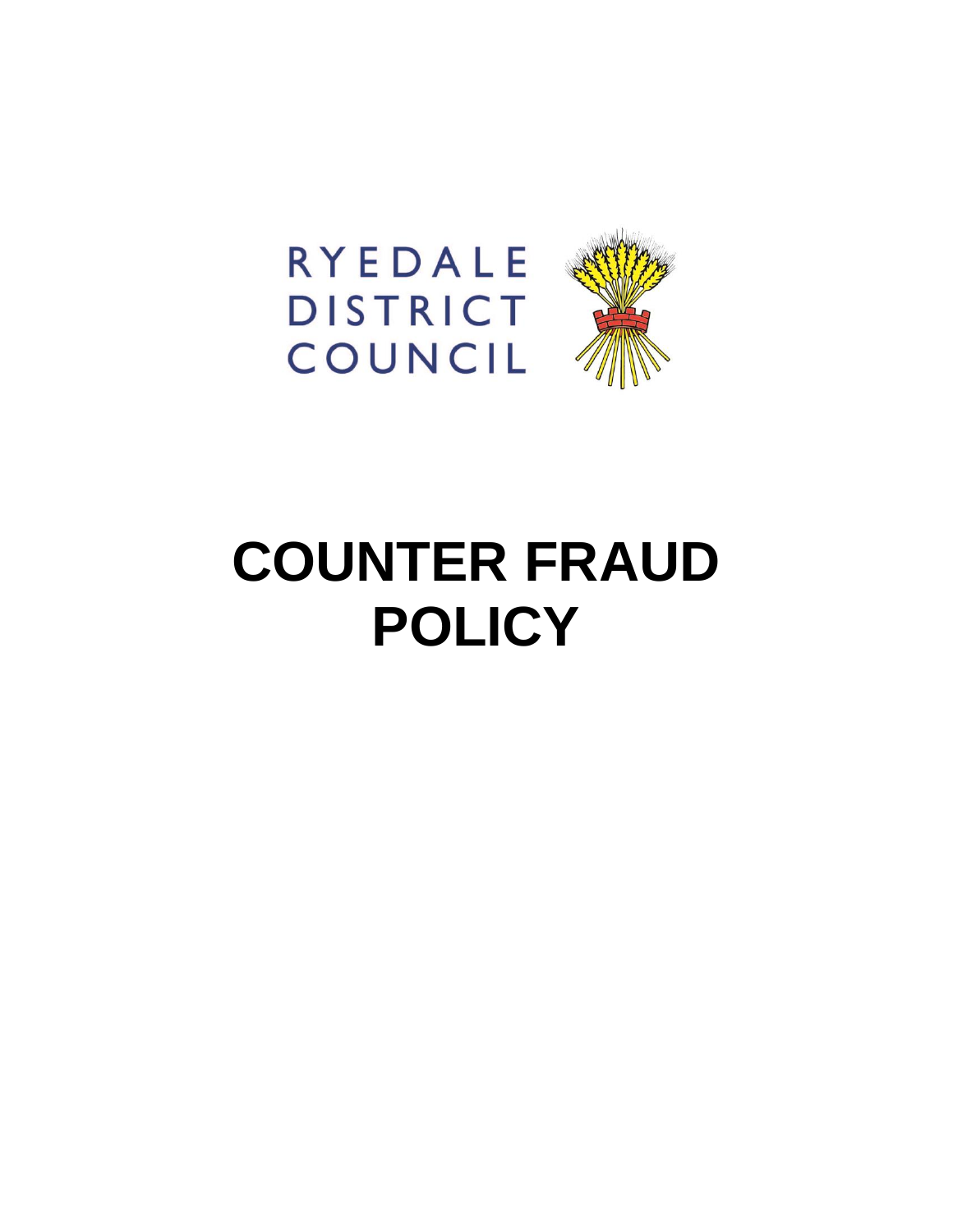## **1 Introduction**

- 1.1 All organisations are at increasing risk of fraud and corruption. Some commentators estimate that annual fraud losses to local government in the UK could be £7.8 billion. It is therefore a risk that the council cannot and should not ignore.
- 1.2 Any fraud committed against the council effectively constitutes a theft of taxpayer's money. It is unlawful and deprives the council of resources which should be available to provide services to the public. By putting in place effective measures to counter the risk of fraud and corruption the council can reduce losses which impact on service delivery as a contribution to the achievement of overall council priorities.
- 1.3 This document sets out the council's policy in relation to fraud and corruption perpetrated against it, and its overall arrangements for preventing and detecting fraud. It includes the fraud and corruption prosecution policy contained in Appendix A. It forms part of the council's overall policy framework for combating fraud and corruption and should be read in conjunction with the counter fraud strategy, constitution, the financial regulations, contract procedure rules, the whistleblowing policy, anti-money laundering policy and disciplinary procedures.

# **2 Definitions and Scope**

- 2.1 For the purpose of this policy, the term fraud is used broadly to encompass:
	- acts which would fall under the definition in the Fraud Act (2006)
	- anything which may be deemed fraudulent in accordance with the generally held view of fraud as causing loss or making a gain at the expense of someone by deception and dishonest means
	- any offences which fall under the Social Security Administration Act (1992) and the Council Tax Reduction Schemes Regulations (2013)
	- any act of bribery or corruption including specific offences covered by the Bribery Act (2010)
	- acts of theft
	- any other irregularity which is to the detriment of the council whether financially or otherwise, or by which someone gains benefit they are not entitled to.
- 2.2 This policy does not cover fraud or corruption against third parties, except where there may be an impact on the service provided by the council. In addition, it does not cover other acts – for example offences involving violence - which may affect the council, and which should in most cases be reported directly to the police.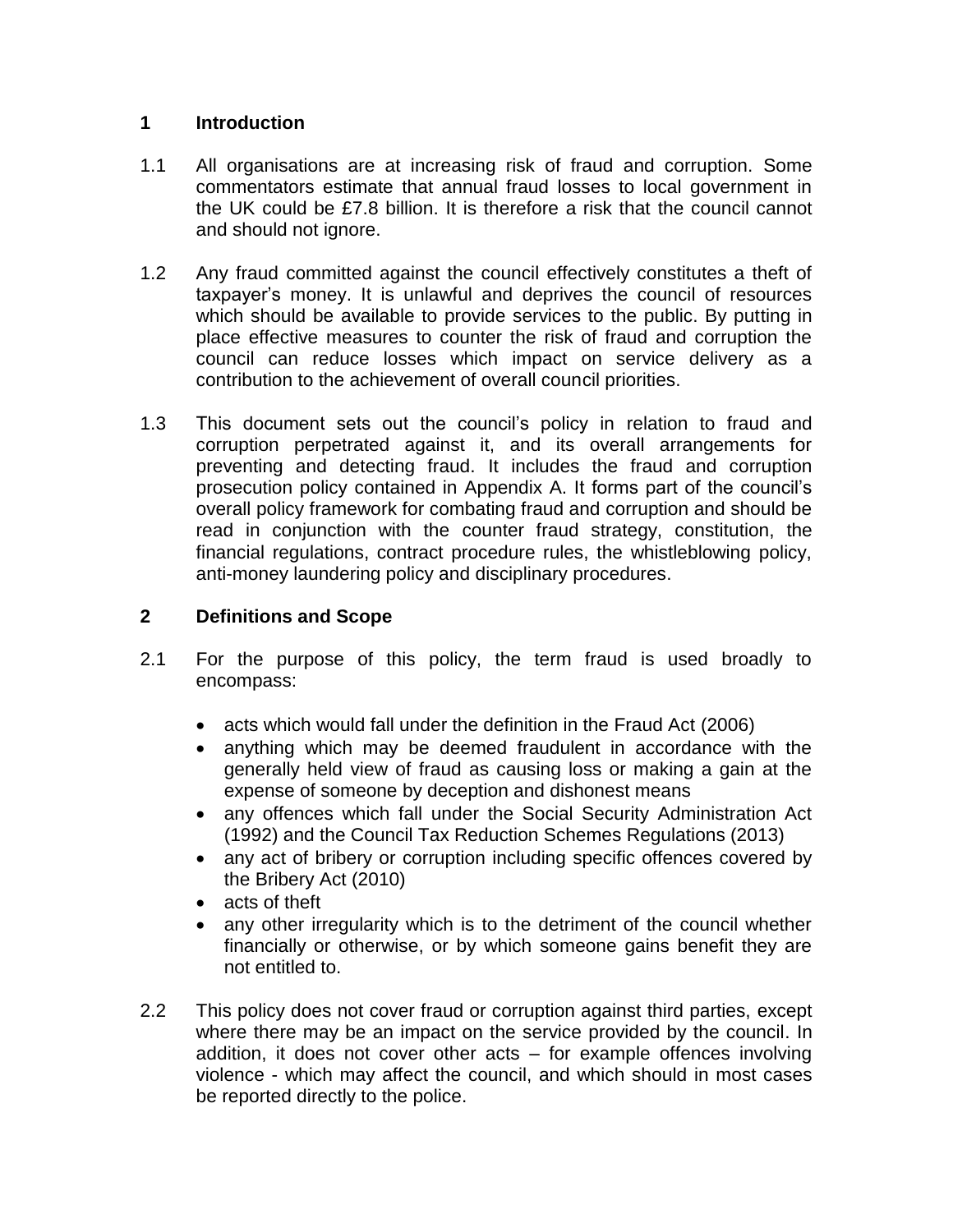## **3 Principles**

- 3.1 The council will not tolerate fraud or corruption in the administration of its responsibilities, whether perpetrated by members, officers, customers of its services, third party organisations contracting with it to provide goods and/or services, or other agencies with which it has any business dealings. There is a basic expectation that members, employees, and contractors' staff will act with integrity and with due regard to matters of probity and propriety, the requirement to act lawfully and comply with all rules, procedures and practices set out in legislation, the constitution, the council's policy framework, and all relevant professional and other codes of practice.
- 3.2 The council will seek to assess its exposure to risks of fraud and corruption. It will prioritise resources available to prevent and deter fraud in order to minimise this risk.
- 3.3 The council will consider any allegation or suspicion of fraud seriously, from whatever source, and if appropriate will undertake an investigation to confirm whether fraud has occurred and determine the appropriate outcome. Any investigation will be proportionate. The council may refer any incident of suspected fraud to the police or other agencies for investigation, if appropriate.
- 3.4 To act as a deterrent, the council will take action in all cases where fraud (or an attempt to commit fraud) is proved, in proportion to the act committed. This may include prosecution, application of internal disciplinary procedures, or any other action deemed appropriate to the offence (for example referral to a professional body). Prosecution decisions will be made in accordance with the fraud and corruption prosecution policy (Appendix A).
- 3.5 As a further deterrent, and to minimise losses, the council will attempt to recover any losses incurred through civil or legal action. In addition, the council will seek to apply any appropriate fines or penalties, and recover any costs incurred in investigating and prosecuting cases.

# **4 Responsibilities**

- 4.1 Overall responsibility for this policy rests with the council's Chief Finance Officer (section 151 officer) on behalf of the council in accordance with the council's constitution.
- 4.2 The Overview and Scrutiny Committee has a responsibility to provide advice to the council on issues arising out of fraud investigations and to report any remedial or preventative action that has or which ought to be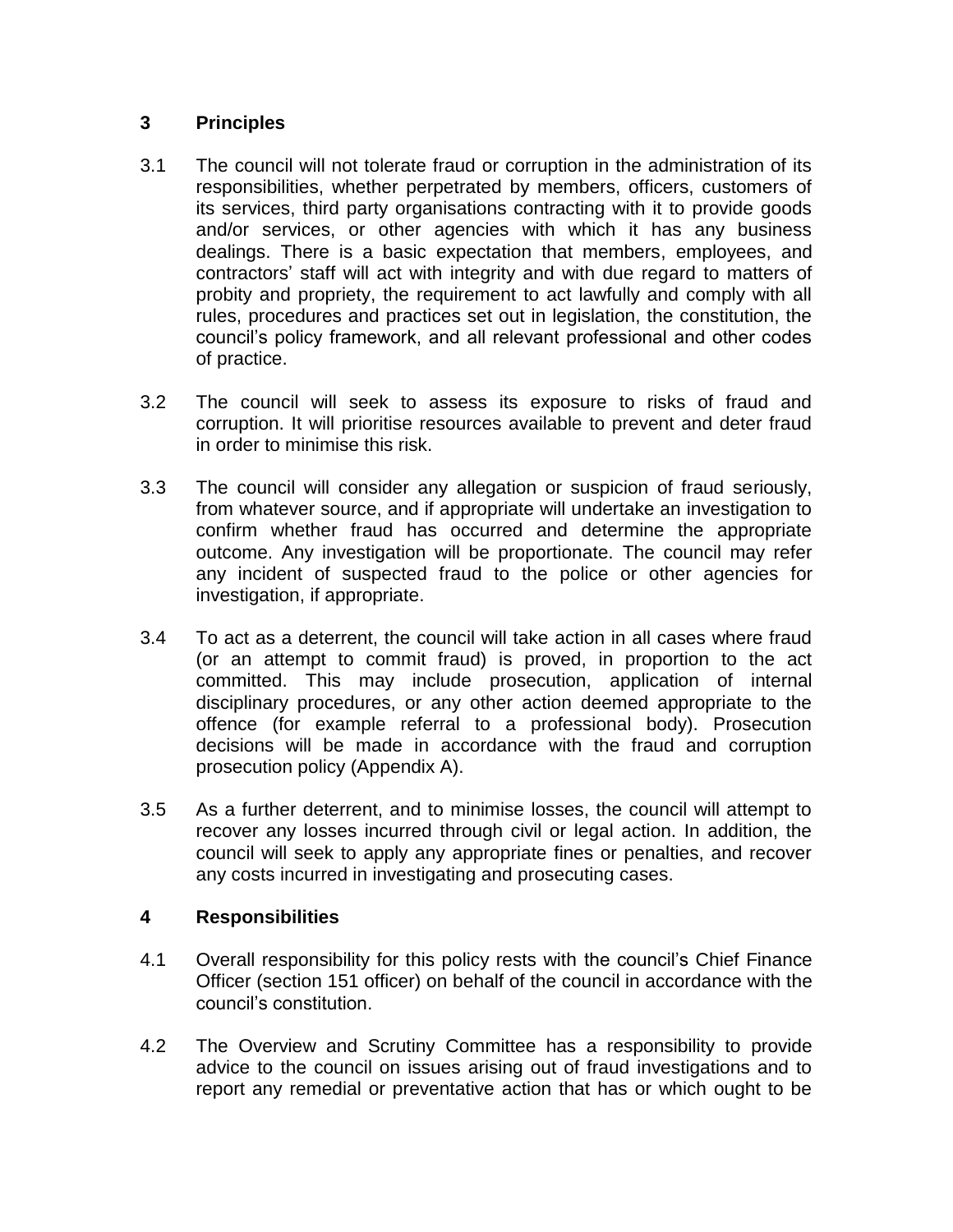taken by the council in relation to such matters. It also monitors the application of council policies on whistle-blowing and counter fraud & corruption and can consider any matter referred to it in accordance with the council's whistle-blowing policy and procedures.

- 4.3 The Strategic Management Board (SMB) has a responsibility for ensuring that the council has effective fraud and corruption procedures embedded across the organisation that comply with best practice and good governance standards and requirements.
- 4.4 Veritau (who provide internal audit and counter fraud services to the council) is responsible for reviewing the council's counter fraud and corruption policies on a regular basis and for recommending any required changes to those policies. In addition, Veritau leads on fraud prevention and detection issues for the council and is responsible for investigating suspected cases of fraud or corruption. The internal audit team carries out audit work to ensure that systems of control are operating effectively, which contributes to the reduction in opportunities for committing fraud. The Head of Internal Audit is required to report his/her professional opinion on the council's control environment to members of the Overview and Scrutiny Committee on an annual basis in accordance with proper practice.
- 4.5 The council's Chief Finance Officer is required to ensure the council has appropriate systems of control in place to prevent and detect fraud. All senior managers have a responsibility for preventing and detecting fraud within their service areas. This includes maintenance of effective systems of internal control and ensuring that any weaknesses identified through the work of internal audit or by other means are addressed promptly.
- 4.6 The council's Chief Finance Officer (section 151 officer) is the council's nominated officer for the purposes of the Money Laundering Regulations (2007), and has a statutory responsibility for reporting any issues referred in this capacity.
- 4.7 All staff have a general responsibility to be aware of the possibility of fraud and corruption, and to report any suspicions that they may have to Veritau. Where appropriate, staff may use the whistleblowing policy to raise concerns anonymously.
- 4.8 Officers within human resources have a responsibility to support service departments in undertaking any necessary disciplinary process after consultation and initial investigation, where appropriate, by Veritau.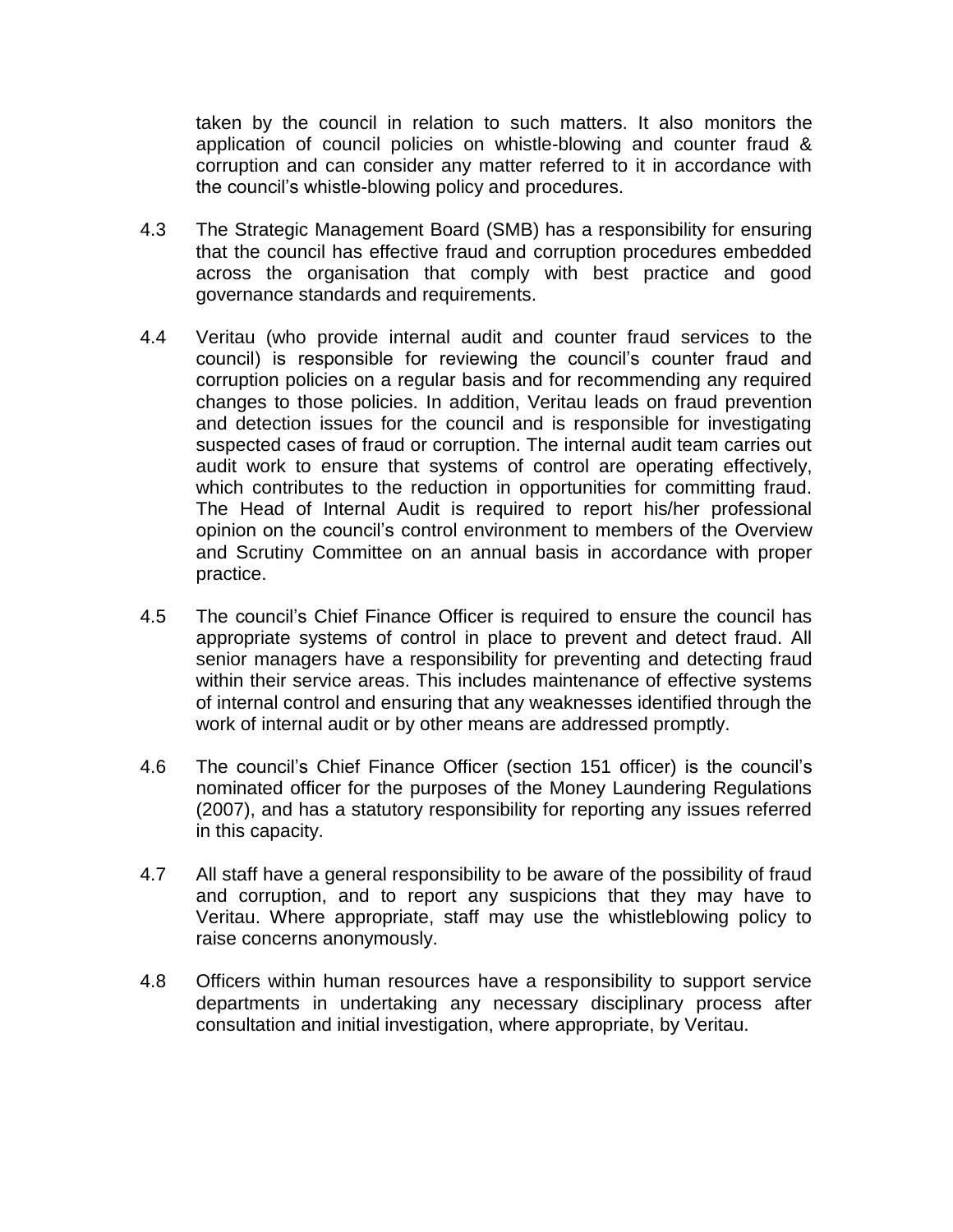## **5 Overall Counter Fraud Arrangements**

#### **Introduction**

5.1 The purpose of this section is to set out the council's overall framework for countering the risk of fraud and corruption. While the council aims to follow best practice in relation to counter fraud activity<sup>1</sup>, it recognises that new and emerging fraud risks will require a dynamic approach to fraud prevention and detection.

#### **Measurement**

5.2 The council will assess the potential risks and losses due to fraud and corruption, and will use these to prioritise counter fraud activity, and review the resources available to counter those risks. The review will include an assessment of actual levels of fraud<sup>2</sup> and the effectiveness of counter fraud activity in reducing losses. The outcome of this review will be reported to the Overview and Scrutiny Committee on an annual basis as part of the audit and fraud planning cycle.

## **Culture**

- 5.3 The council will promote a culture whereby all staff, members, service users, and contractors are aware that fraud or corruption in any form is unacceptable. To do this, it will:
	- ensure that there are clear arrangements in place for reporting suspicions about potential fraud or corruption, whether that be by staff, council members, partners, stakeholders, contractors or members of the public;
	- investigate reported suspicions and where evidence of fraud or corruption is found will prosecute where appropriate and take any other action necessary in accordance with the financial regulations, contract procedure rules, fraud and corruption prosecution policy, disciplinary procedures, members code of conduct, or any relevant legislation or guidance;
	- ensure that the consequences of committing fraud and/or partaking in corrupt practices are widely publicised.

 $\overline{a}$ <sup>1</sup> For example the CIPFA Code of Practice on Managing the Risk of Fraud and Corruption.

 $2$  All suspected fraud should be reported to Veritau. A record of all such information will be maintained on a confidential basis.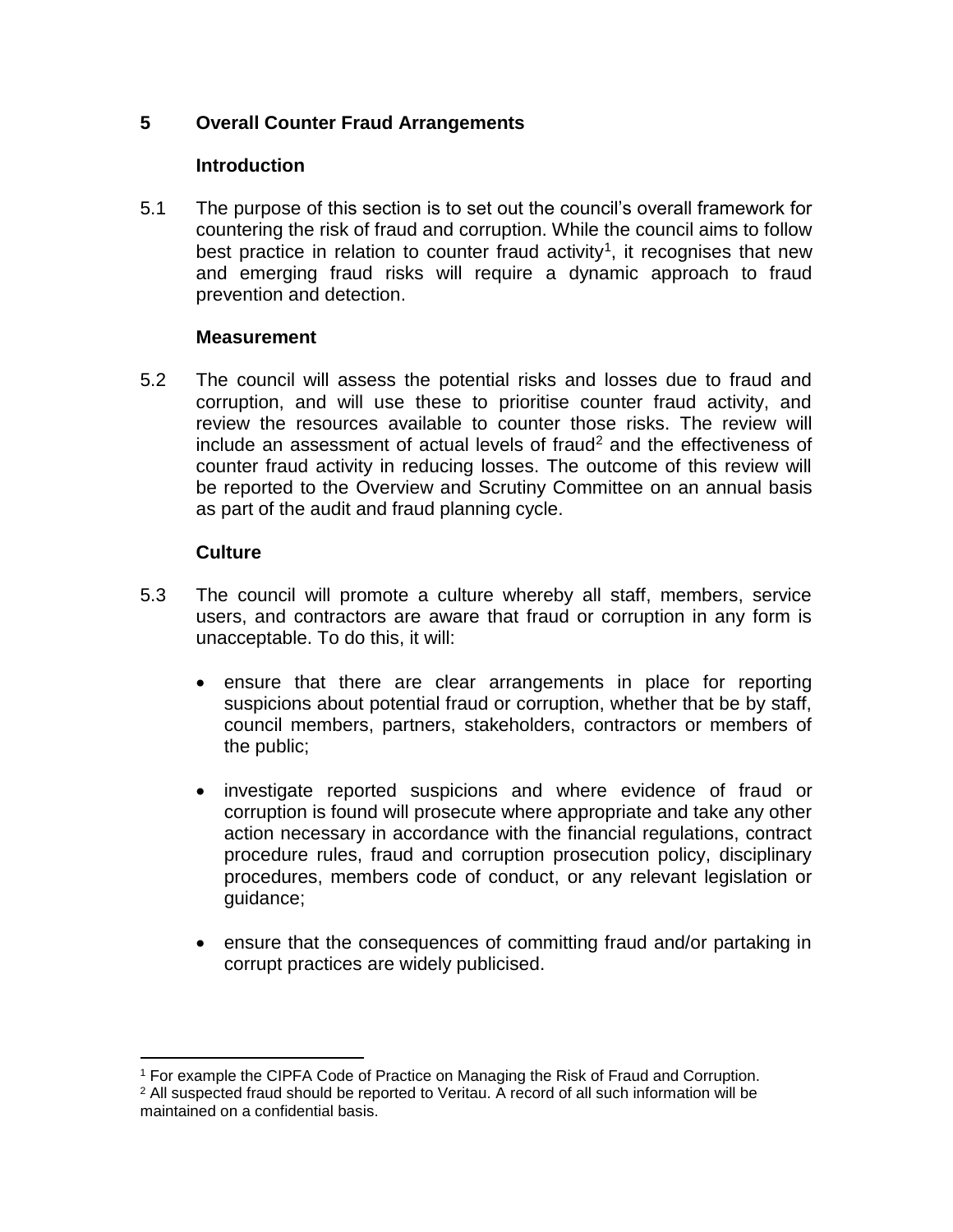## **Prevention and Detection**

#### Controls

- 5.4 As part of its ongoing operating procedures, the council seeks to ensure that proper systems of internal control are in place. This includes controls to directly prevent and detect fraud, such as separation of duties and management review, along with other procedures such as vetting as part of recruitment processes and systems for declaration of interests and gifts and hospitality. The effectiveness of systems of control are monitored and a formal report is made as part of the process for preparing the annual governance statement. The council maintains a system of internal audit to provide independent review of control systems on an ongoing basis, in accordance with a risk assessment.
- 5.5 Services will be encouraged to consider the risk of fraud as part of the council's risk management process. Any information on risks identified will be used to inform the annual review of counter fraud activity.

#### Proactive Work

- 5.6 The council will carry out targeted project work (for example data matching exercises) to identify fraud and corruption in known high risk areas. This work will be carried out by Veritau as part of its annual workplan. Work will be prioritised based on a risk assessment as part of the annual review of counter fraud activity. Work may include joint exercises with other agencies, including other local councils.
- 5.7 The council will take part in projects led by other agencies such as the Cabinet Office and the DWP to identify potential fraud e.g. the National Fraud Initiative. Resources will be allocated to follow up all data matches as part of audit and fraud workplans. Veritau will work with service departments to ensure that they are aware of the need to include notices to service users stating that any data held may be subject to use for data matching purposes.

#### Relationships

- 5.8 The council has established relationships with a number of other agencies. It will continue to develop these relationships and develop new ones to further the prevention and detection of fraud. Organisations which the council will work with include:
	- $\bullet$  the police
	- the courts
	- the Cabinet Office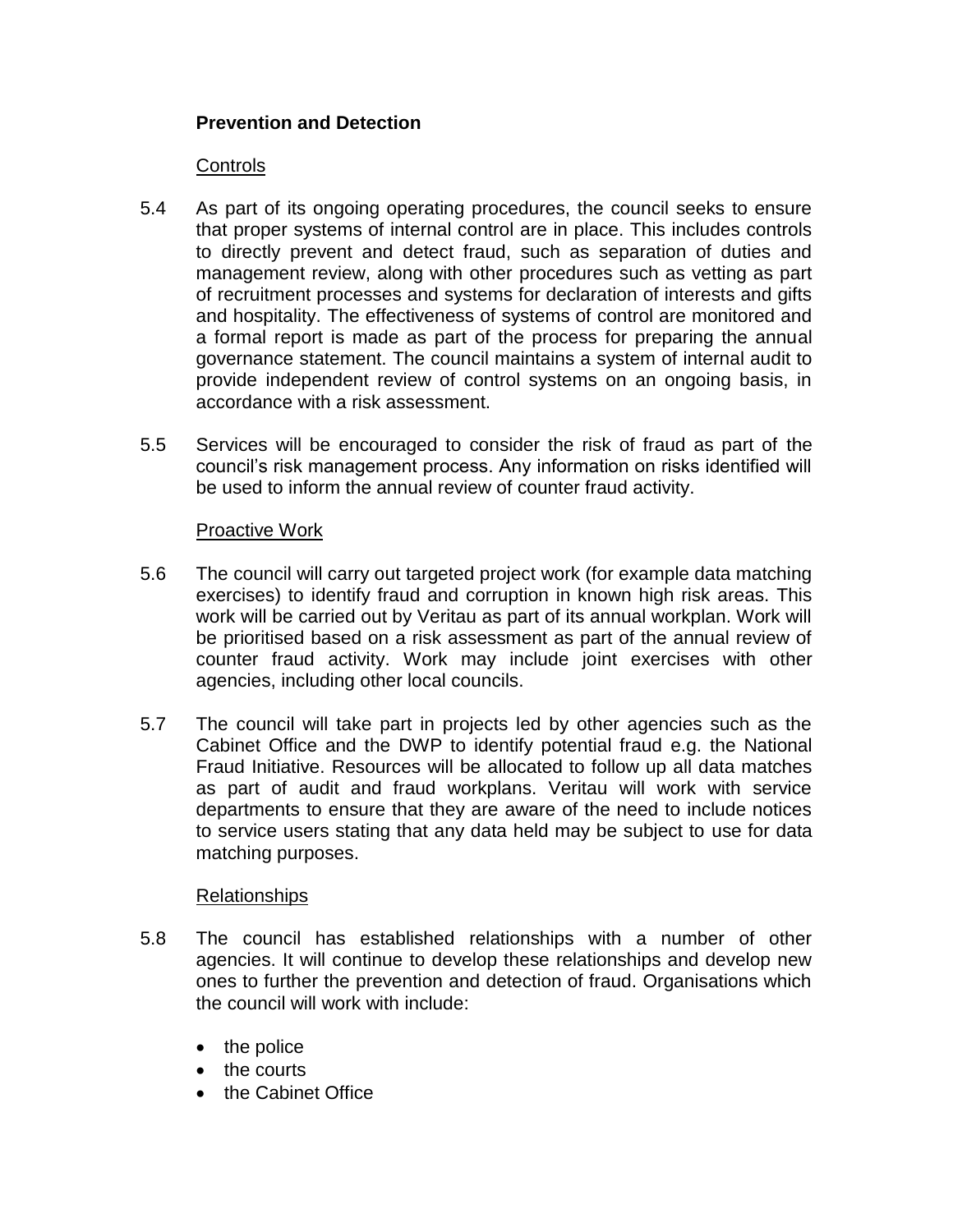- the Department for Communities and Local Government
- the Department for Works and Pensions
- other councils
- community groups
- 5.9 Veritau will work with council departments to ensure that systems for reporting and investigating suspected fraud and corruption are robust.

#### Fraud Awareness Training

5.10 As part of its annual workplan, Veritau will provide targeted fraud awareness training to specific groups of staff, based on its annual risk assessment.

#### Investigation

- 5.11 All suspected cases of fraud, corruption, theft or other irregularity will be investigated. The nature of each investigation will depend on the circumstances of each case. Veritau will act as a first port of call for any suspected fraud and will provide advice on whether other agencies should be notified (eg the police). Veritau will determine the extent of the investigation to be carried out in consultation with the Chief Finance Officer (s151), service departments and human resources. Where necessary, Veritau may refer cases to other agencies (for example the police) at the discretion of the Head of Internal Audit.
- 5.12 All staff involved in the investigation of fraud will be appropriately trained. They will be required to comply with any relevant legislation, codes of practice, and government guidance. For example the Police and Criminal Evidence Act (PACE), Regulation of Investigatory Powers Act (RIPA), the Data Protection Act, the Criminal Procedures Investigations Act (CPIA), and practitioner's guidance from the Attorney General. Investigators will take into account the individual circumstances of anyone involved in an investigation and adjustments to procedure will be made where necessary to ensure that all parties are treated equitably (where it is appropriate and reasonable to do so).
- 5.13 As part of the outcome of every investigation, a review of any weaknesses in control will be made and if necessary recommendations will be made to address any issues identified. These will be set out in a formal report to the managers of the service concerned, and will be followed up to ensure the issues are addressed.
- 5.14 The Head of Internal Audit will ensure that systems for investigating fraud are reviewed on an ongoing basis, to ensure that they remain up to date and comply with good practice.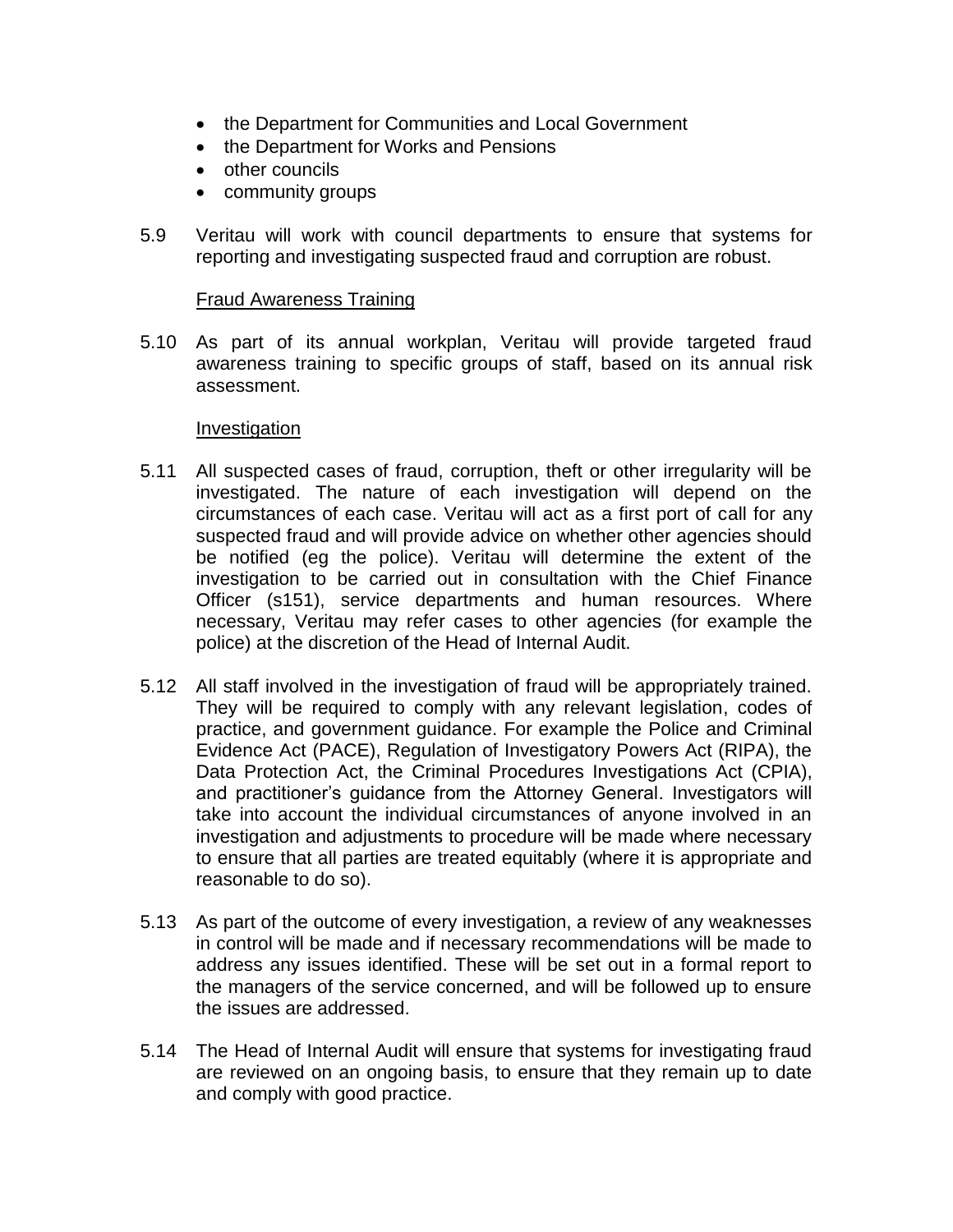## **Publicity**

- 5.15 The council will publicise all successful prosecutions undertaken either by itself or by partner organisations, to act as a deterrent against future fraud.
- 5.16 In addition, where appropriate, targeted publicity will be used to raise the awareness of fraud to staff, members, the public, and other agencies. This will consist of both internal and external publicity and will aim to:
	- raise awareness about potential fraud and ensure all stakeholders are alert to the possibilities of fraud;
	- inform all stakeholders of the procedures to be followed if they have suspicions of fraud;
	- ensure that all stakeholders are aware that the council will not tolerate fraud and the consequences of committing fraud against it.

#### Recovery of Monies

- 5.17 Where any loss has been incurred by the council or additional costs have been incurred as a result of fraud or corruption, the council will seek to recover these from the individual or organisation concerned. This will help to ensure that the financial impact of fraud on the council is minimised and act as a deterrent. As a further deterrent, the council will seek to levy any appropriate fines or penalties where it is possible and desirable to do so.
- 5.18 Methods of recovery may include (but are not limited to):
	- recovery from assets held by the organisation or individual (using the Proceeds of Crime Act or any other relevant legislation);
	- bankruptcy where appropriate;
	- recovery from future salary payments if an individual remains an employee of the council;
	- recovery of pension contributions from employees or members who are members of the North Yorkshire Pension Fund.

# **6 Monitoring & Review Arrangements**

6.1 The arrangements set out in this policy document will be reviewed on an annual basis as part of the audit and fraud planning cycle and will include the fraud and corruption prosecution policy (Appendix A) and other related guidance. Veritau will work with other departments to ensure that other related guidance and policy (such as the whistleblowing policy) are reviewed on a regular basis and any amendments or necessary changes are reported to members for approval.

# **LAST REVIEWED AND UPDATED: 21 January 2021**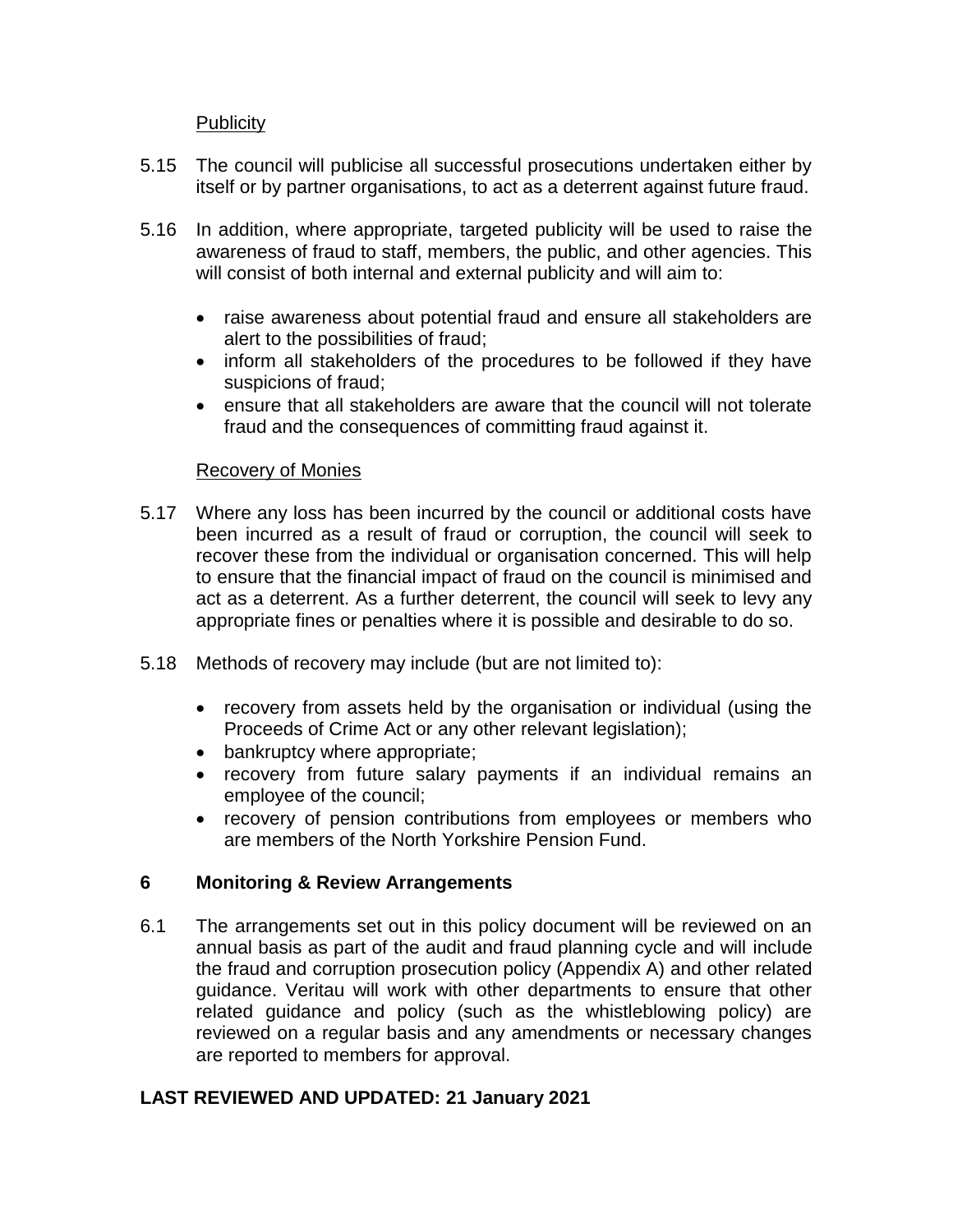**Appendix A**



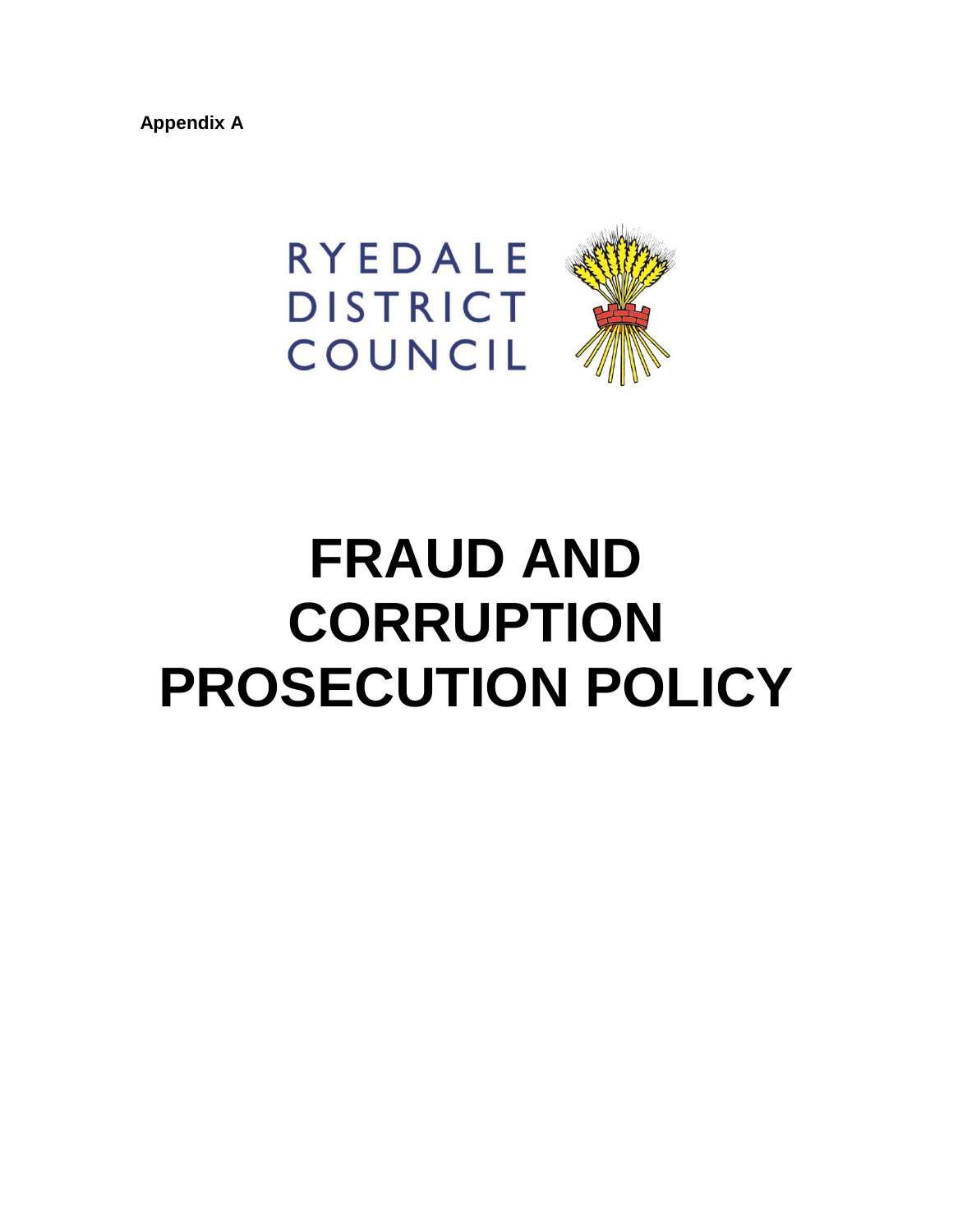## **1 Scope and Purpose**

- 1.1 The fraud and corruption prosecution policy forms part of the council's overall counter-fraud and corruption strategy. The policy covers all acts, and/or attempted acts, of fraud or corruption committed by officers or members of the council, or committed by members of the public, or other organisations or their employees, against the council.
- 1.2 The policy sets out the circumstances in which the council will take legal action against the perpetrators of fraud or corruption. It also sets out the circumstances when it is appropriate to consider alternative courses of action such as offering a caution. The policy does not cover internal disciplinary procedures which are the subject of the council's separate disciplinary policy and procedures.
- 1.3 This policy should be read in conjunction with the council's constitution, financial regulations, contract procedure rules, the counter fraud and corruption policy and the strategy, the whistleblowing policy and the council's disciplinary policy and procedures.
- 1.4 The policy contains specific guidelines for determining the most appropriate course of action when fraud has been identified. Offences other than fraud and corruption (for example those relevant to the enforcement of regulations) are dealt with by the appropriate service departments under other policies and relying on specific legal powers.

# **2 Principles**

- 2.1 The council is committed to an effective anti-fraud and corruption strategy. The strategy is designed to encourage the prevention and detection of fraud and corruption. As part of the strategy the council is also committed to taking appropriate action against anyone believed to have attempted and/or committed a fraudulent or corrupt act against it. The council considers that those guilty of fraud or corruption must take responsibility for their actions before the courts.
- 2.2 The policy is designed to ensure that the council acts fairly and consistently when determining what action to take against the perpetrators of fraud or corruption.
- 2.3 Staff and members who are found to have committed fraud or corruption may be prosecuted in addition to such other action(s) that the council may decide to take, including disciplinary proceedings in the case of staff and referral to the relevant officer or body in the case of members. Any decision not to prosecute a member of staff for fraud and corruption does not preclude remedial action being taken by the relevant director(s)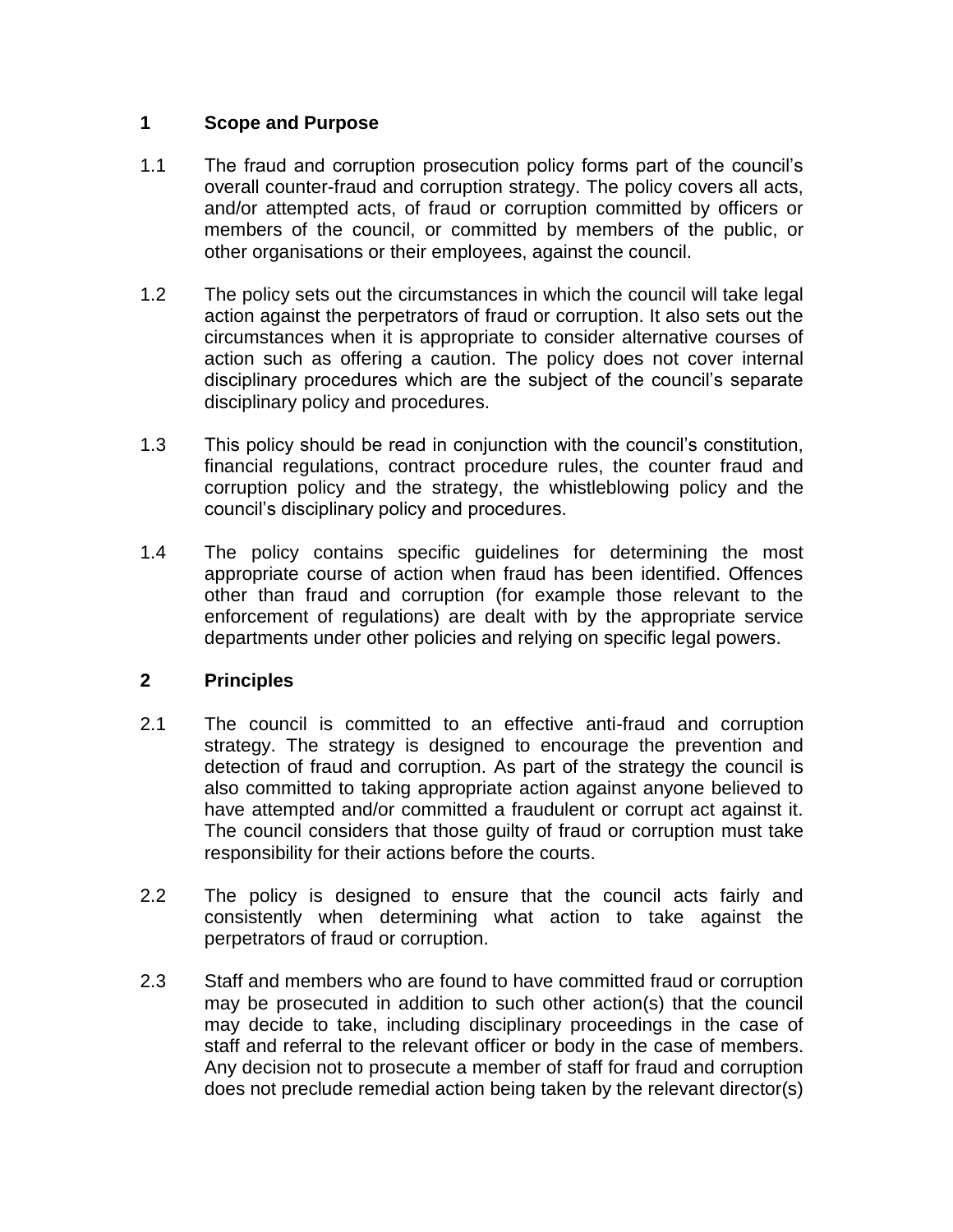in accordance with the council's disciplinary procedures or other policies.

- 2.4 This Policy is also designed to be consistent with council policies on equalities. The council will be sensitive to the circumstances of each case and the nature of the crime when considering whether to prosecute or not.
- 2.5 The consistent application of the policy will provide a means for ensuring that those who have perpetrated fraud and corruption are appropriately penalised. It will also act as a meaningful deterrent to those who are contemplating committing fraud or corruption. The council recognises the deterrent value of good publicity and therefore information regarding successful prosecutions and sanctions will be made public.
- 2.6 Any decision taken by an authorised officer to prosecute an individual or to offer a formal sanction will be recorded in writing. The reason for the decision being taken will also be recorded.
- 2.7 Irrespective of the action taken to prosecute the perpetrators of fraud and corruption, the council will take whatever steps necessary to recover any losses incurred, including taking action in the civil courts.

#### **3 Prosecution**

- 3.1 The policy is intended to ensure the successful prosecution of offenders in court. However, not every contravention of the law should be considered for prosecution. The council will weigh the seriousness of the offence (taking into account the harm done or the potential for harm arising from the offence) with other relevant factors, including the financial circumstances of the defendant, mitigating circumstances and other public interest criteria. All cases will be looked at individually and be considered on their own merit.
- 3.2 To consider a case for prosecution the council must be satisfied that two tests have been passed. Firstly, there must be sufficient evidence of guilt to ensure conviction. This is called the **evidential test**. Secondly, it must be in the public interest to proceed – the **public interest test.**
- 3.3 To pass the evidential test, authorised officers must be satisfied that there is a realistic prospect of conviction based on the available evidence (that is, there must be sufficient admissible, substantial and reliable evidence to secure a conviction).
- 3.4 To pass the public interest test, the authorised officer will balance, carefully and fairly, the public interest criteria against the seriousness of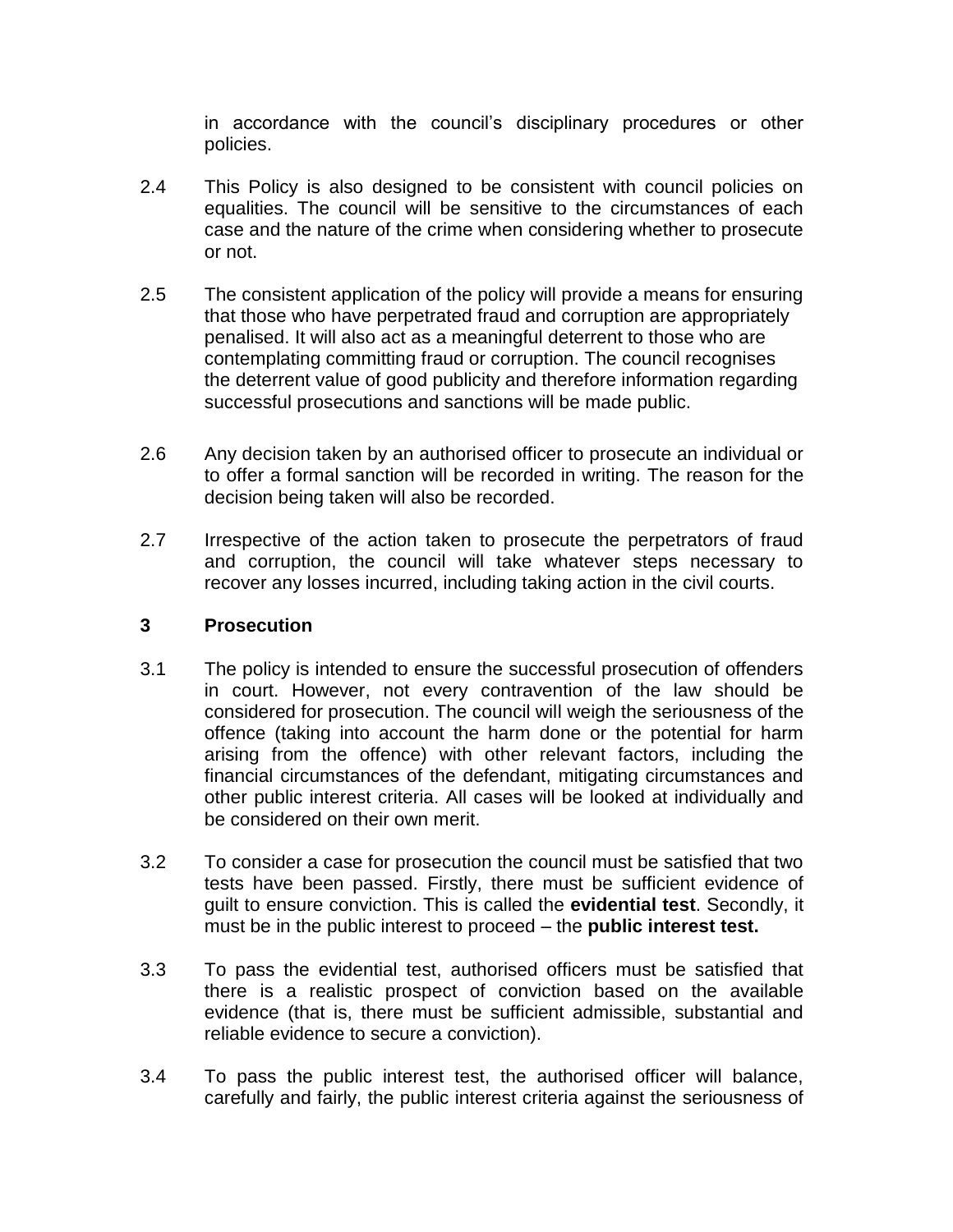the offence. The public interest criteria include;

- the likely sentence (if convicted);
- any previous convictions and the conduct of the defendant;
- whether there are grounds for believing the offence is likely to be repeated;
- the prevalence of the offence in the area;
- whether the offence was committed as a result of a genuine mistake or misunderstanding;
- any undue delay between the offence taking place and/or being detected and the date of the trial;
- the likely effect that a prosecution will have on the defendant;
- whether the defendant has put right the loss or harm caused.
- 3.5 It will generally be in the public interest to prosecute if one or more of the following factors applies, subject to any mitigating circumstances;
	- the actual or potential loss to the council was substantial;
	- the fraud has continued over a long period of time;
	- the fraud was calculated and deliberate;
	- the person has previously committed fraud against the council (even if prosecution did not result) and/or there has been a history of fraudulent activity;
	- the person was in a position of trust (for example, a member of staff);
	- there has been an abuse of position or privilege;
	- the person has declined the offer of a caution or financial penalty;
	- the case has involved the use of false identities and/or false or forged documents.
- 3.6 Investigating officers and prosecutors will review the appropriateness of pre-charge engagement where prosecution is considered<sup>3</sup>. This is likely to occur where such engagement may lead the defendant to volunteer additional information that may identify new lines of inquiry. Pre-charge engagement may be instigated by the investigating officer, the council prosecutor, the defendant's representative or a defendant themselves (if

 $\overline{a}$ 

<sup>&</sup>lt;sup>3</sup> Pre-charge engagement was recommended in the Attorney General's 'Guidance on Disclosure 2020'.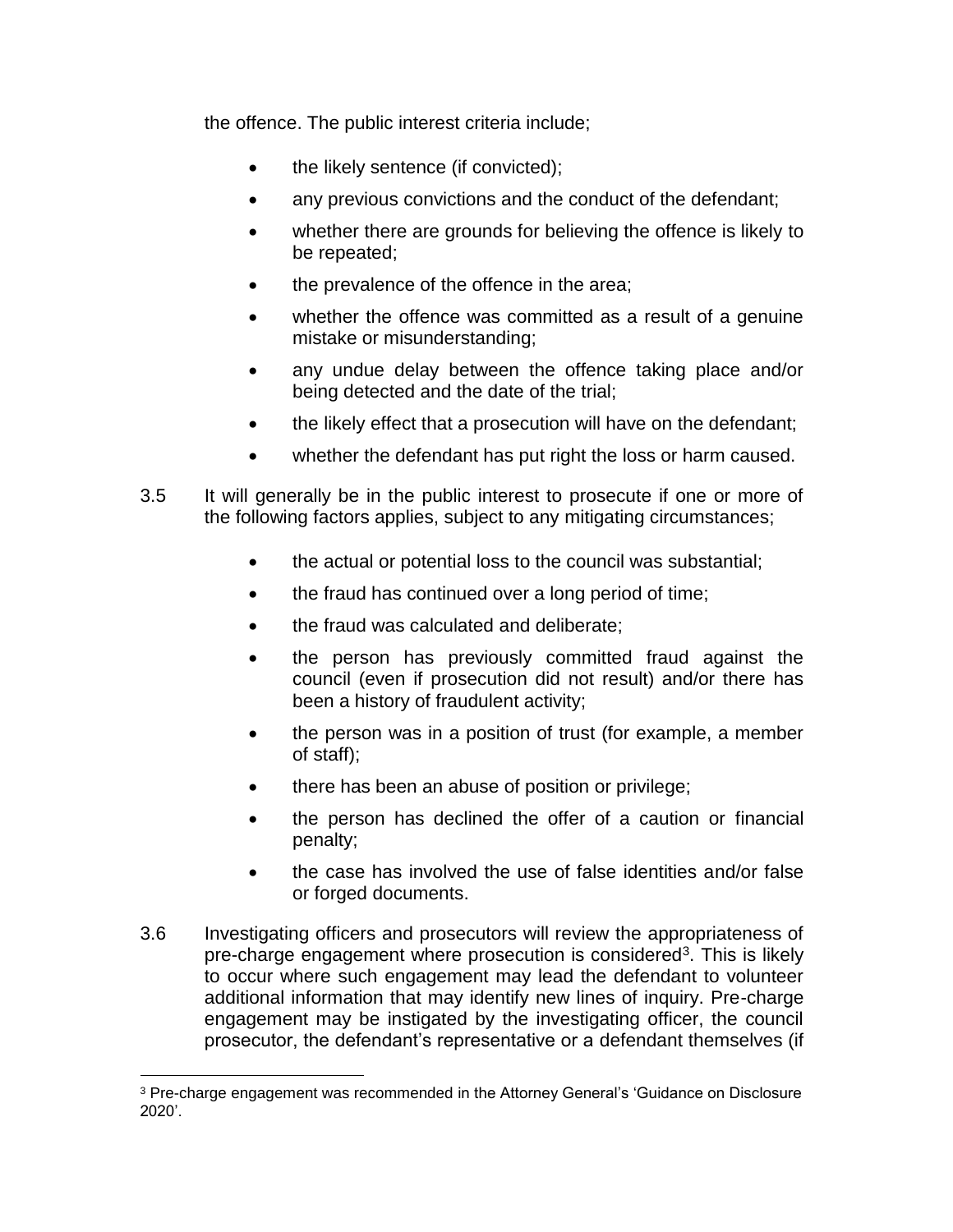unrepresented).

## **4 Mitigating Factors**

4.1 The following mitigating factors will be taken into account when determining whether to prosecute;

## **Voluntary Disclosure**

- 4.2 A voluntary disclosure occurs when an offender voluntarily reveals fraud about which the council is otherwise unaware. If this happens, then the fraud will be investigated but the offender will not be prosecuted unless in exceptional circumstances. However, any person colluding in the crime will still be prosecuted. A disclosure is not voluntary if the:-
	- admission is not a complete disclosure of the fraud;
	- admission of the fraud is made only because discovery of the fraud is likely, (for example, the offender knows the council is already undertaking an investigation in this area and/or other counter fraud activity);
	- offender only admits the facts when challenged or questioned;
	- offender supplies the correct facts when making a claim to Legal Aid.

#### **Ill Health or Disability**

4.3 Where the perpetrator (and/or their partner) is suffering from prolonged ill health or has a serious disability or other incapacity then the offender will not normally be prosecuted. Evidence from a GP or other doctor will be requested if the condition is claimed to exist, unless it is obvious to the investigator. It is also necessary to prove that the person understood the rules governing the type of fraud committed and was aware that their action is wrong. This may not be possible where, for instance, the offender has serious learning difficulties. However, simple ignorance of the law will not prevent prosecution.

# **Social Factors**

4.4 A wide range of social factors may make a prosecution undesirable. The test is whether the court will consider the prosecution undesirable, and go on to reflect that in the sentence.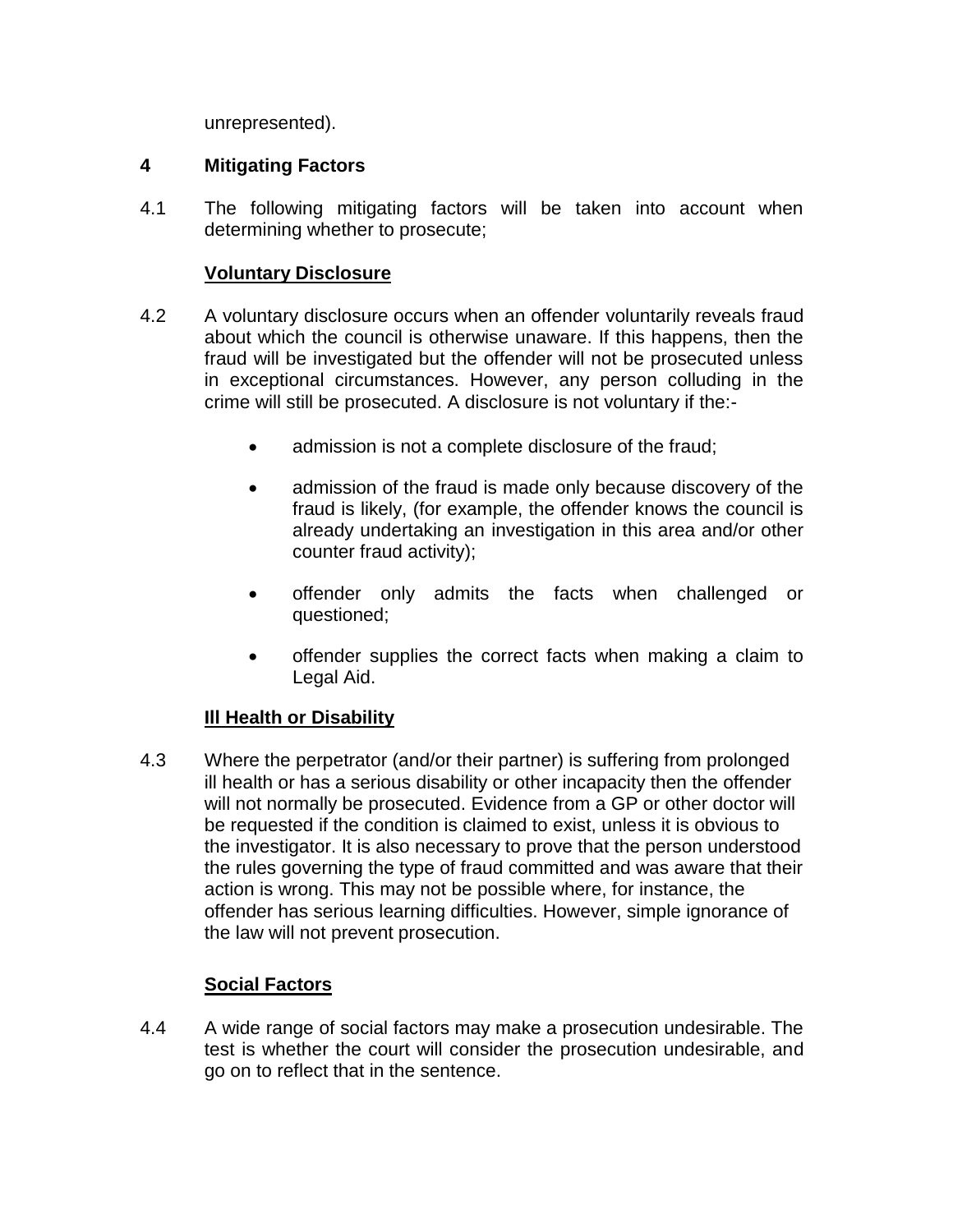# **Exceptional Circumstances**

- 4.5 In certain exceptional circumstances the council may decide not to prosecute an offender. Such circumstances include;
	- the inability to complete the investigation within a reasonable period of time;
	- the prosecution would not be in the interests of the council;
	- circumstances beyond the control of the council make a prosecution unattainable.

#### **5 Alternatives to Prosecution**

- 5.1 If some cases are considered strong enough for prosecution but there are mitigating circumstances which cast a doubt as to whether a prosecution is appropriate then the council may consider the offer of a sanction instead. The two sanctions available are;
	- a caution, or;
	- financial penalty.

## **Simple Cautions**

- 5.2 A simple caution is a warning given in certain circumstances as an alternative to prosecution, to a person who has committed an offence. All cautions are recorded internally and kept for a period of six years. Where a person offends again in the future then any previous cautions will influence the decision on whether to prosecute or not.
- 5.3 For less serious offences a simple caution will normally be considered where all of the following apply;
	- there is sufficient evidence to justify instituting criminal proceedings;
	- the person has admitted the offence;
	- there is no significant public requirement to prosecute;
	- it was a first offence, and;
	- a financial penalty is not considered to be appropriate.

Only in very exceptional circumstances will a further caution be offered for a second or subsequent offence of the same nature.

5.4 Cautions will be administered by the Head of Internal Audit (or deputy), Assistant Director – Corporate Fraud, Corporate Fraud Manager, or a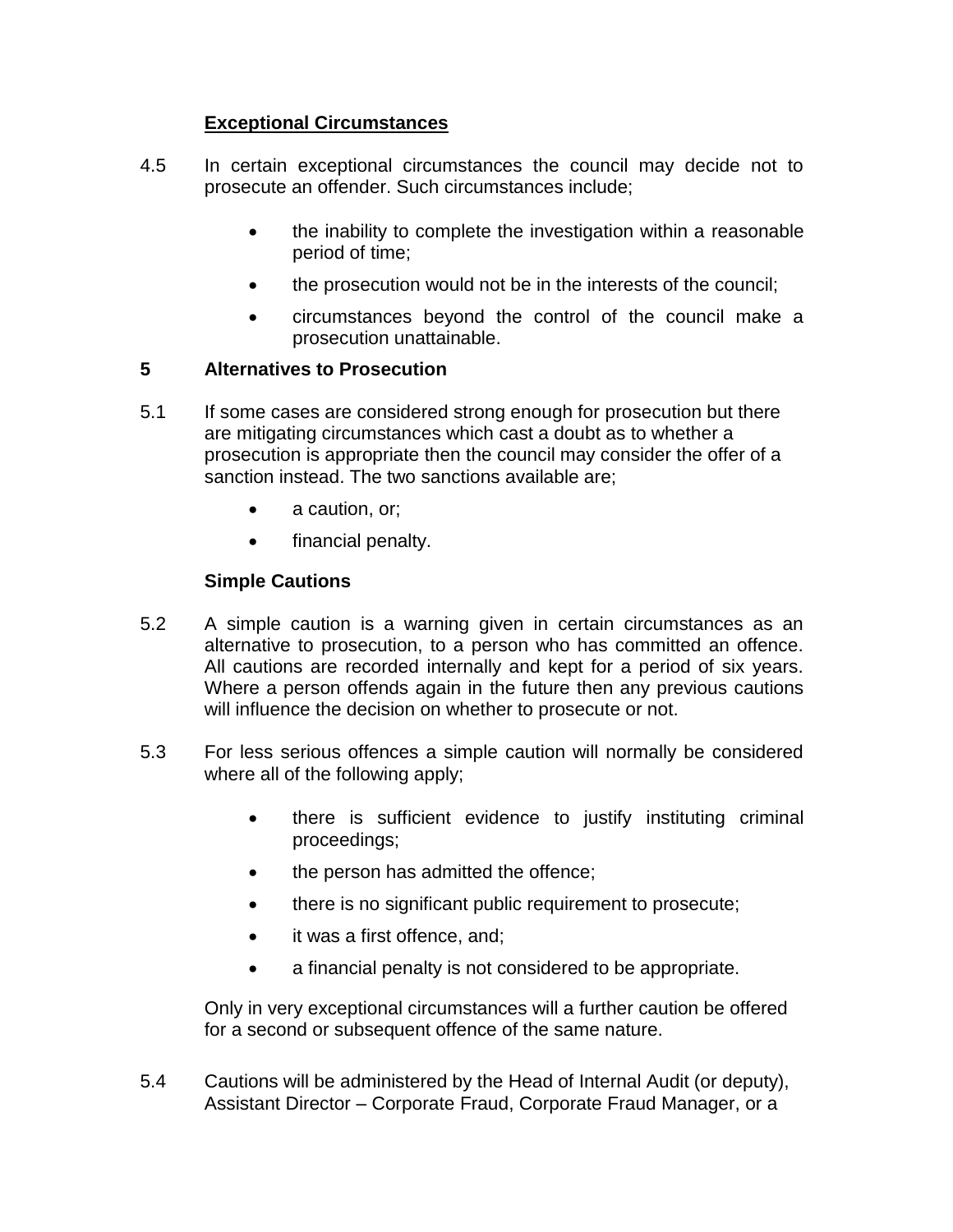senior corporate fraud investigator. If a caution is offered but not accepted then the council will usually consider the case for prosecution. In such cases the court will be informed that the defendant was offered a penalty but declined to accept it.

## **Financial Penalties**

- 5.5 The Council Tax Reduction Schemes (Detection of Fraud and Enforcement) (England) Regulations 2013, permit a financial penalty to be offered to claimants as an alternative to prosecution. The penalty is set at 50% of the amount of the excess reduction, subject to a minimum of £100 and a maximum of £1000. Once a penalty is accepted, the claimant has 14 days to change their mind.
- 5.6 Subject to the thresholds set out in the guidelines below, a financial penalty will normally be offered by the council in the following circumstances;
	- the council believes that there is sufficient evidence to prosecute;
	- it was a first offence or a previous offence was dealt with by way of a caution, and;
	- in the opinion of the council, the circumstances of the case mean it is not overwhelmingly suitable for prosecution, and;
	- the claimant has the means to repay both the overpayment and the penalty, and;
	- there is a strong likelihood that both the excess reduction and the penalty will be repaid.
- 5.7 It is important to note that the claimant does not need to have admitted the offence for a financial penalty to be offered. Financial penalties will be administered by the Head of Internal Audit (or deputy), Assistant Director – Corporate Fraud, Corporate Fraud Manager, or a senior corporate fraud investigator. If a financial penalty is not accepted or is withdrawn then the council will usually consider the case for prosecution. In such cases the court will be informed that the defendant was offered a penalty but declined to accept it.

# **6 Proceeds of Crime Act 2002 (POCA)**

6.1 In addition to the actions set out in this policy, the council reserves the right to refer all suitable cases for financial investigation with a view to applying to the courts for restraint and/or confiscation of identified